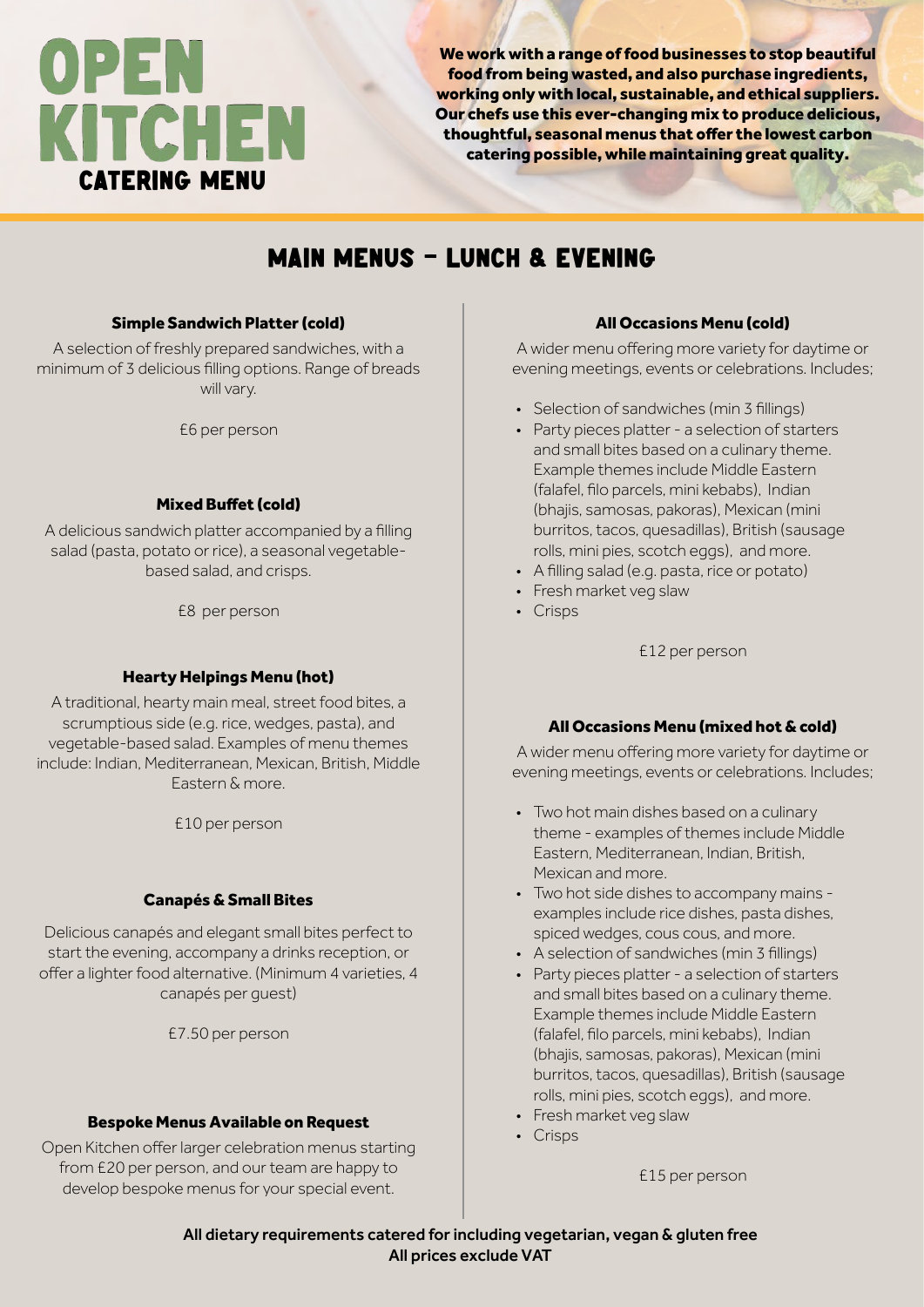# OPEN<br>KITCHEN<br>CATERING MENU



# BREAKFAST MENUS **REFRESHMENTS &**

#### Healthy Breakfast (cold)

A mix of lighter breakfast menu items including;

- Breakfast bakes examples include flapjacks, granola bars, breakfast muffins, croissants, pain au chocolate.
- Fruit fresh fruit bowl (whole pieces of fruit) or mixed chopped fruit salad
- Breakfast pots individual pots including ingredients like yoghurt, granola, fruit, overnight oats, or muesli Number of options provided dependent on number of guests. Minimum of 2 options per person.

£6 per person

#### Traditional Breakfast (hot)

Selection of breakfast sandwiches. Examples include sausage, bacon or egg bagels / sandwiches / barms, salmon & cream cheese bagels, scrambled tofu & mexican bean burrito, vegan breakfast wrap, and more.

Number of options provided dependent on number of guests. Minimum of 2 options per person.

£6.50 per person

# CROCKERY, CUTLERY & NAPKINS

#### Reusable (most sustainable)

For just £1 per person our team will provide lightweight reusable plates , bowls and cutlery to accompany your catering. Napkins are 100% compostable, recycled and unbleached. Losses chargeable. Also incurs a one off £10 fee for collection of crockery and cutlery (one fee per order for all reusables used).

#### 100% Compostable Disposable

For 50p per person - 100% compostable plates, bowls, cutlery & napkins.

Other options available for more formal events.

# **DESSERTS**

#### Hot Refreshments

A selection of teas, freshly brewed coffee, milk & sugar. Milk alternatives available on request.

£3 person, as an addition to any catering order.

Reusable cups & teaspoons (reusable is the more sustainable option) - 75p per person.

100% compostable disposable cups and spoons - 50p per person.

£10 charge for collection of tea and coffee canisters (one fee per order for all reusables used).

#### Cold Refreshments

Water - Reusable swing top bottles (1ltr) of water (still or sparkling) with glasses- 50p per person

**Fruit Juice** - Reusable swing top bottles (1ltr) of assorted fruit juices with glasses - £1 per person

Fizzy drinks - A range of ethically sourced canned soft drinks (Cawston Press & Karma Cola). Delivered chilled, no glasses unless requested (surcharge incurred for glasses). £1.50 per 330ml can.

Use of reusable bottles & glasses incurs a one off fee of £10 for collection of reusable items (one fee per order for all reusables used).

#### Home-Made Cake Platter

A selection of tasty, home-made cake bites like banana cake, root veg cake, fruit tart or rocky road. Mix of cake & fruit platter also available. Minimum 2 varieties.

£2.50 per person, as an addition to any catering order.

All dietary requirements catered for including vegetarian, vegan & gluten free All prices exclude VAT